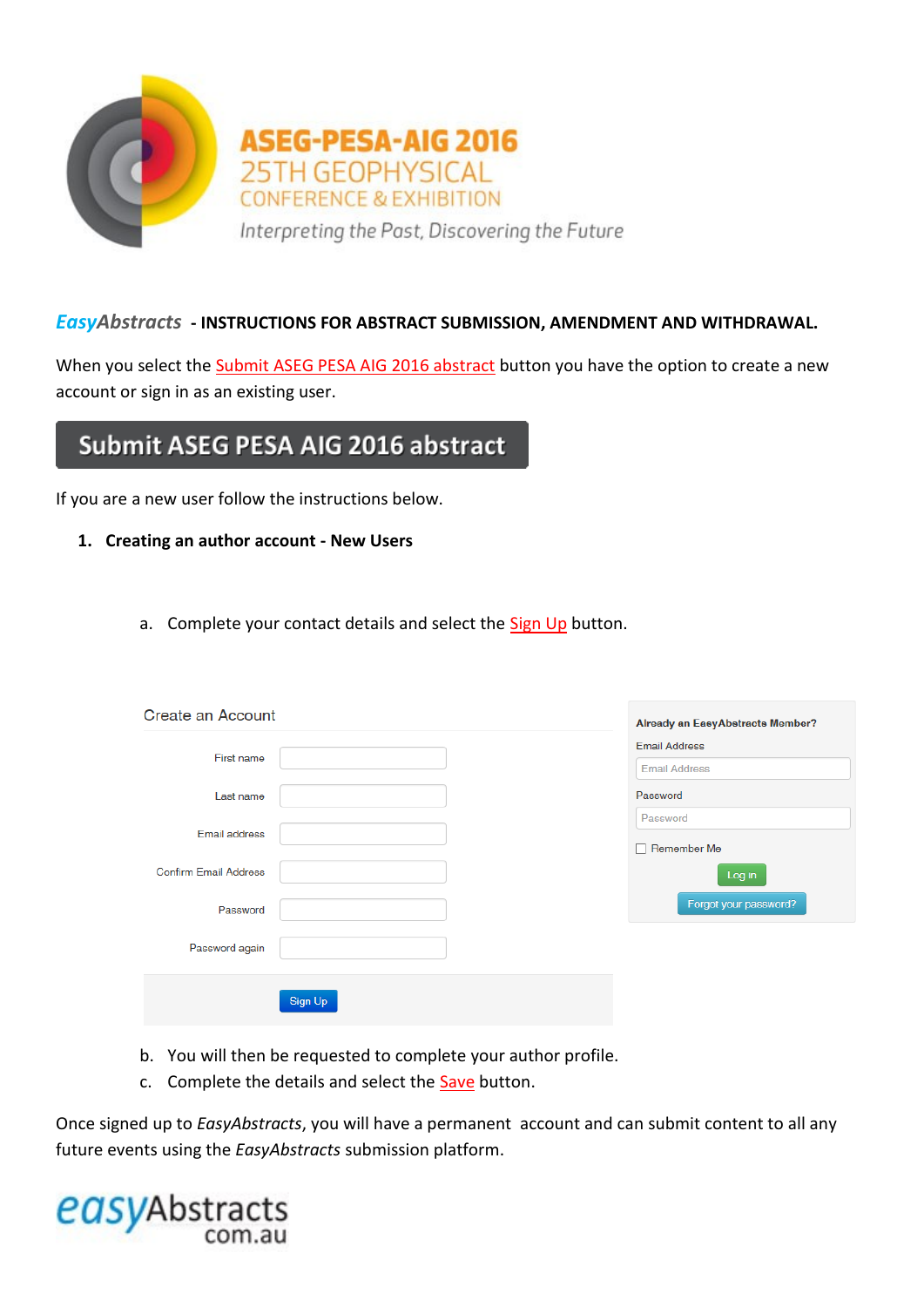## **2. How to submit an abstract**

Submitting an abstract has two steps.

- Completion of the submission form and
- The upload of the abstract.

To submit content, select the **New Submission** button.

| <b>EasyAbstracts</b>                    | <b>My Events</b> | <b>My Submissions</b> | <b>My Details</b> | Logout |  |
|-----------------------------------------|------------------|-----------------------|-------------------|--------|--|
| Your details were updated successfully. |                  |                       |                   |        |  |
| <b>My Submissions</b>                   |                  |                       |                   |        |  |
| You have no active submissions.         |                  |                       |                   |        |  |
| <b>New Submission</b>                   |                  |                       |                   |        |  |

Select the **Create** button.

|                  | <b>Create a New Submission</b> |        |        |
|------------------|--------------------------------|--------|--------|
| Select an Event: | ASEG PESA AIG 2016             |        |        |
|                  |                                | Create | Cancel |

## **a. Submission form**

When the event has been selected, the ASEG PESA AIG 2016 submission form is available for you to complete.

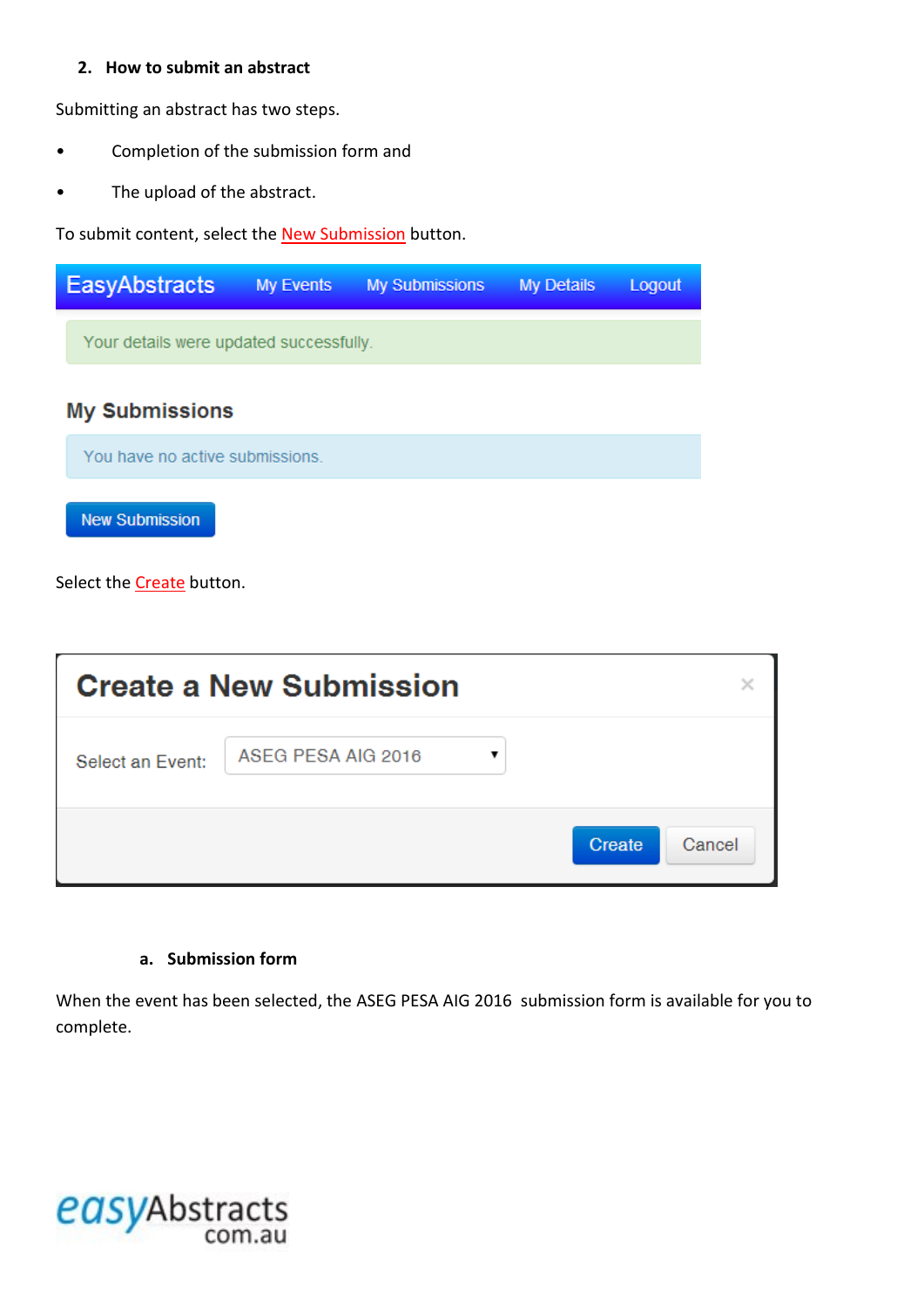| <b>EasyAbstracts</b>                                                        | My Events                   | My Submissions                         | My Details | Logout                                                                                                                                                                                                                                                                                                                                                 |
|-----------------------------------------------------------------------------|-----------------------------|----------------------------------------|------------|--------------------------------------------------------------------------------------------------------------------------------------------------------------------------------------------------------------------------------------------------------------------------------------------------------------------------------------------------------|
| <b>New Submission</b>                                                       |                             |                                        |            |                                                                                                                                                                                                                                                                                                                                                        |
| Title                                                                       |                             |                                        |            |                                                                                                                                                                                                                                                                                                                                                        |
| Platform                                                                    |                             |                                        | ۷          |                                                                                                                                                                                                                                                                                                                                                        |
| <b>Themes</b>                                                               | 1. Petroleum<br>2. Minerals | 3. Near-Surface/Engineering Geophysics |            |                                                                                                                                                                                                                                                                                                                                                        |
|                                                                             |                             | Select up to 1 theme(s).               |            |                                                                                                                                                                                                                                                                                                                                                        |
| <b>THEMES AND</b><br><b>SUBTHEMES</b>                                       |                             |                                        |            |                                                                                                                                                                                                                                                                                                                                                        |
| Selecting themes and<br>sub themes                                          |                             |                                        |            | Please select one theme and sub theme corresponding with the major theme selected above - Petroleum or Minerals or<br>Near-Surface / Engineering Geophysics. This information will be used to assist in scheduling presentations. according to<br>the best fit to the field, theme, or area of discipline. Do not select more than one theme/subtheme. |
| Petroleum                                                                   |                             |                                        |            | If you selected the theme Petroleum, please select one option from the following dropdown list                                                                                                                                                                                                                                                         |
| Themes and sub-themes                                                       |                             |                                        |            | ۷                                                                                                                                                                                                                                                                                                                                                      |
| Minerals                                                                    |                             |                                        |            | If you selected the theme Minerals, please select one option from one of the four following dropdown lists                                                                                                                                                                                                                                             |
| Characterising the cover                                                    |                             |                                        |            | ۷                                                                                                                                                                                                                                                                                                                                                      |
| Understanding the<br>underlying lithospheric<br>architecture                |                             |                                        |            | 7                                                                                                                                                                                                                                                                                                                                                      |
| Resolving the 4D<br>geodynamic and<br>metallogenic evolution of<br>deposits |                             |                                        |            |                                                                                                                                                                                                                                                                                                                                                        |
| Title                                                                       |                             |                                        |            |                                                                                                                                                                                                                                                                                                                                                        |
| <b>First Name</b>                                                           |                             |                                        |            |                                                                                                                                                                                                                                                                                                                                                        |
| Last Name                                                                   |                             |                                        |            |                                                                                                                                                                                                                                                                                                                                                        |
| <b>Email Address</b>                                                        |                             |                                        |            |                                                                                                                                                                                                                                                                                                                                                        |
| Organisation                                                                |                             |                                        |            |                                                                                                                                                                                                                                                                                                                                                        |
| Country                                                                     | Australia                   |                                        | ▼          |                                                                                                                                                                                                                                                                                                                                                        |
|                                                                             | Cancel                      | Save & Continue                        |            |                                                                                                                                                                                                                                                                                                                                                        |

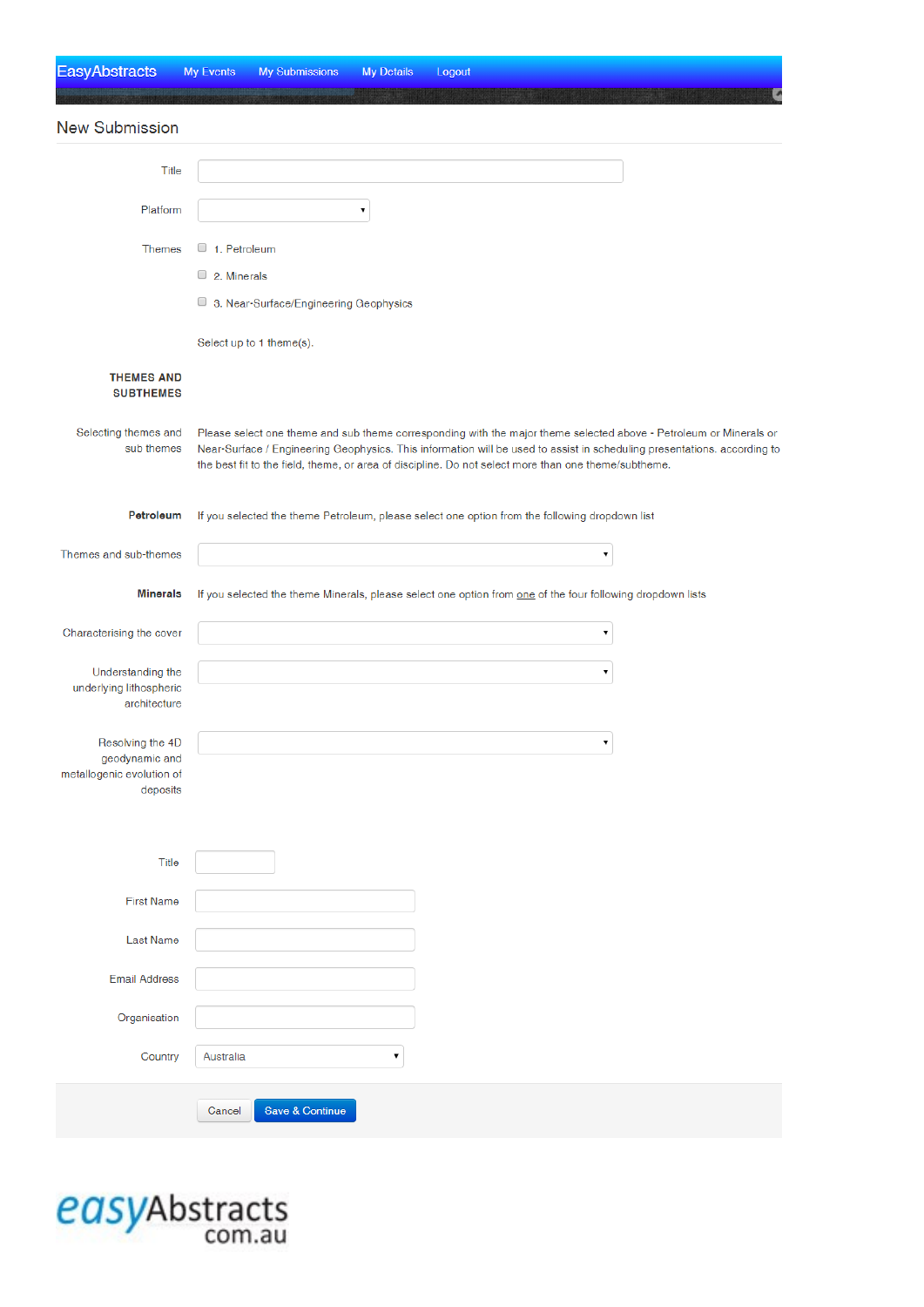Complete the submission form and select Save and Continue. You will be directed to the Upload screen. A message "Your submission was saved successfully" will appear on the top of the page.

|       | Your submission was saved successfully.          | $\times$ |
|-------|--------------------------------------------------|----------|
|       | <b>Example Submission for ASEG PESA AIG 2016</b> |          |
| Files | <b>Notifications</b>                             |          |
|       |                                                  |          |

| <b>Call for Abstracts - Open</b>           | <b>Last Modified</b> |               |
|--------------------------------------------|----------------------|---------------|
| Add a new file: Choose File No file chosen |                      | <b>Upload</b> |
|                                            |                      |               |
| <b>Edit Submission</b>                     |                      |               |

### **b. Abstract Upload**

Select the Choose File button next to *Add a new file*. Locate your file and select the Upload button.

### **c. How will I know that I have successfully uploaded my abstract?**

If the upload was successful, a message "The file was successfully uploaded" will appear together with a link to your abstract. You will also receive a confirmation email.



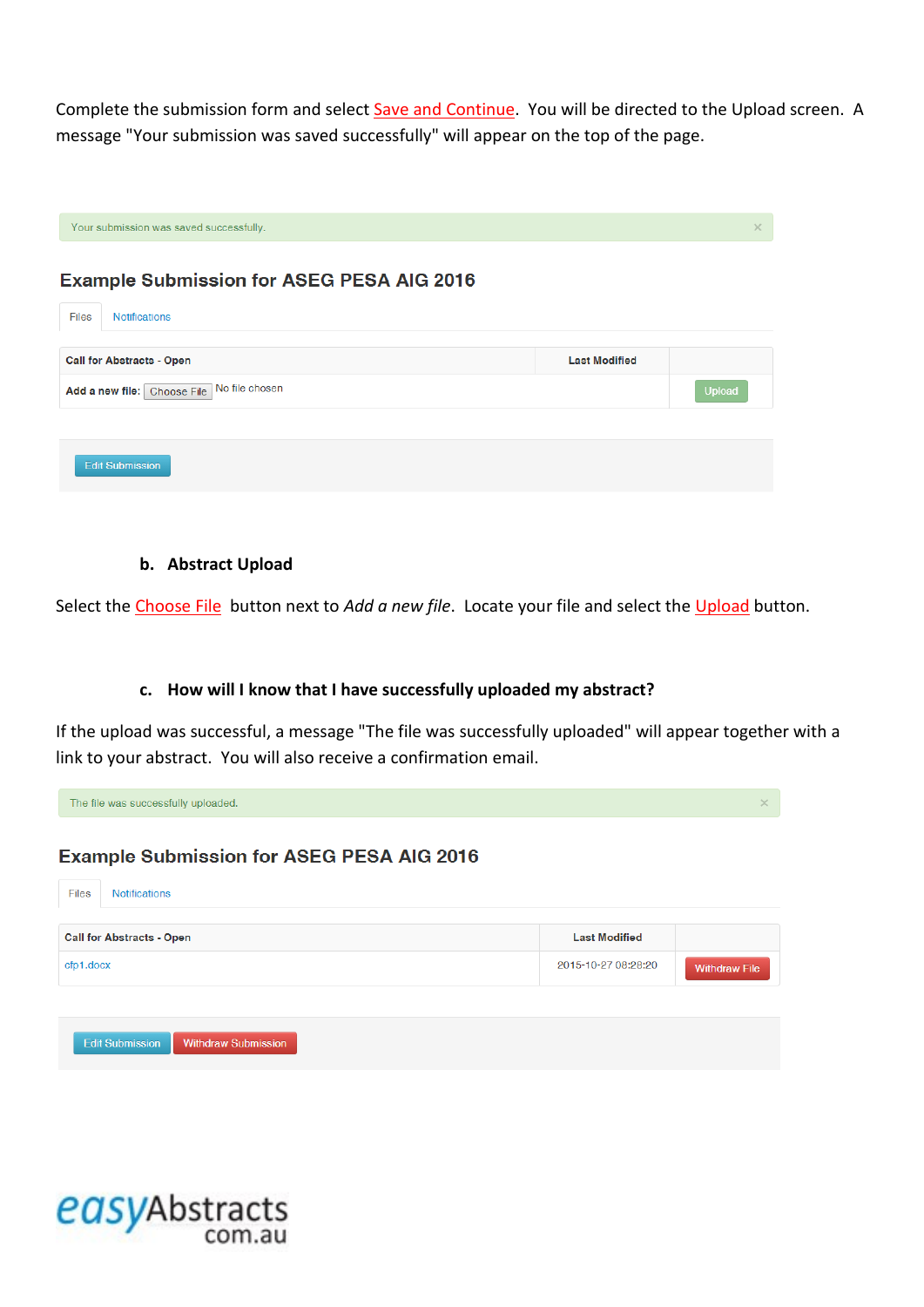From: EasyAbstracts [mailto:no-reply@easyabstracts.com.au] Sent: Tuesday, 27 October 2015 8:28 AM To: asegauthor@plevin.com.au Subject: EasyAbstracts Submission

Dear ASEG Author,

Your file cfp1.docx for submission "Example Submission for ASEG PESA AIG 2016" has been successfully uploaded.



Copyright © 2013 Plevin & Associates Pty Ltd. All Rights Reserved. You are receiving this email because you are registered with EasyAbstracts.

Your abstract will be automatically allocated an ID number which you can view by selecting the "My Submissions" menu at the top of the screen.

| <b>EasyAbstracts</b>  | My Events |       | <b>My Submissions</b> | <b>My Details</b> | Logout                                    |                           |
|-----------------------|-----------|-------|-----------------------|-------------------|-------------------------------------------|---------------------------|
| <b>My Submissions</b> |           |       |                       |                   |                                           |                           |
| Event                 |           | ID    | Title                 |                   |                                           | <b>Status</b>             |
| ASEG PESA AIG 2016    |           | 00101 |                       |                   | Example Submission for ASEG PESA AIG 2016 | <b>Call for Abstracts</b> |
| <b>New Submission</b> |           |       |                       |                   |                                           |                           |

### **3. How do I update or replace my abstract?**

When the abstract is uploaded, the options of Withdraw File and Withdraw Submission are available.

To update or replace an abstract, select Withdraw File. This presents an OK/Cancel option.

Select OK.

### **Example Submission for ASEG PESA AIG 2016**

| Files<br><b>Notifications</b>                        |                                                 |
|------------------------------------------------------|-------------------------------------------------|
| <b>Call for Abstracts - Open</b>                     | <b>Last Modified</b>                            |
| cfp1.docx                                            | 2015-10-27 08:28:20<br><b>Withdraw File</b>     |
|                                                      | ×<br>The page at www.easyabstracts.com.au says: |
| <b>Edit Submission</b><br><b>Withdraw Submission</b> | Are you sure you want to withdraw this file?    |
|                                                      | OK<br>Cancel                                    |

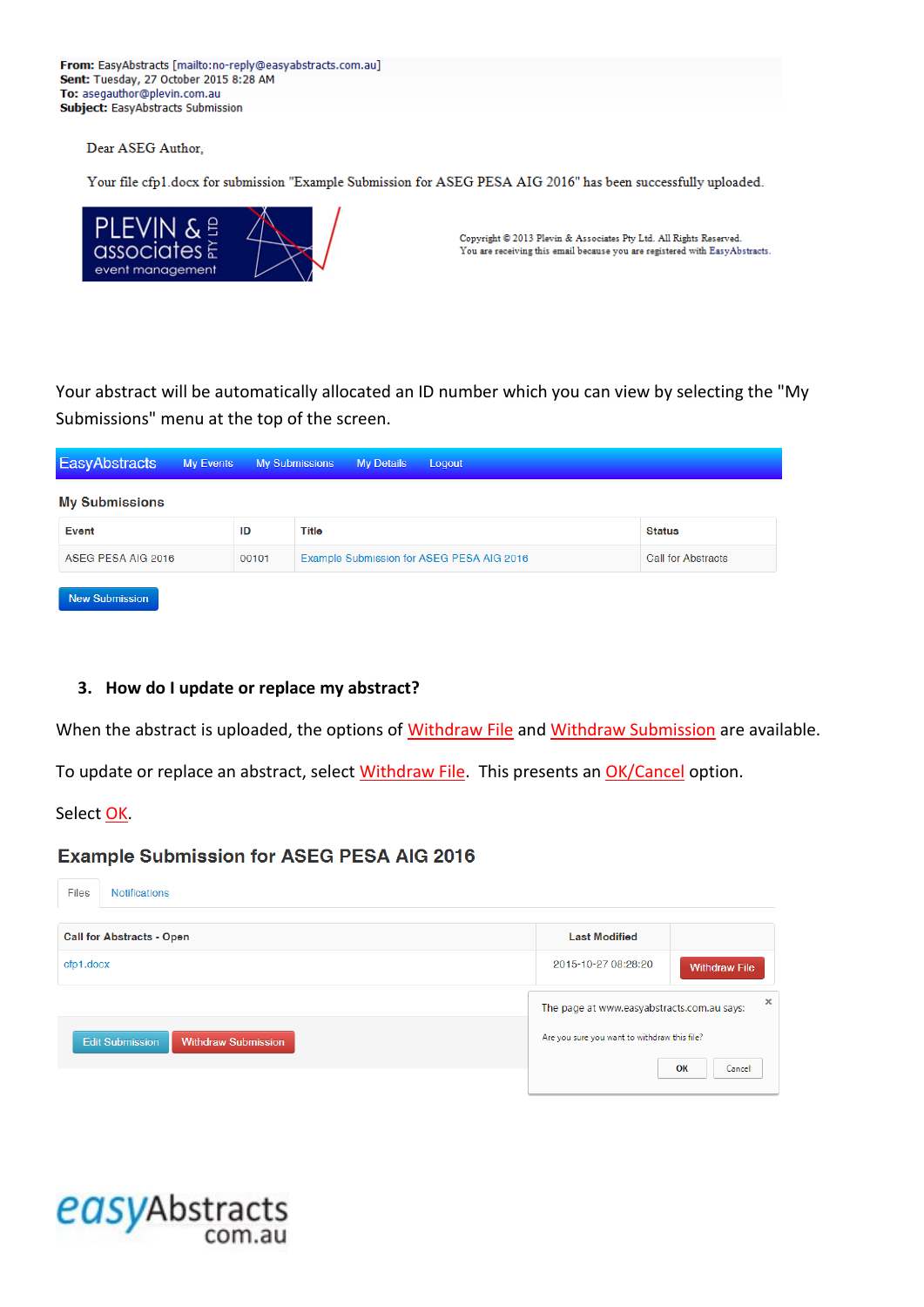When the abstract is withdrawn, the option to upload a new file becomes available.

To upload a revised abstract, follow the same procedure as the original submission. Select the Choose File button next to *Add a new file*. Locate your file and select the Upload button.

## **Example Submission for ASEG PESA AIG 2016**

| <b>Files</b>                               | Notifications                                        |                      |           |
|--------------------------------------------|------------------------------------------------------|----------------------|-----------|
|                                            | <b>Call for Abstracts - Open</b>                     | <b>Last Modified</b> |           |
| efp1.doex                                  |                                                      | 2015-10-27 08:29:30  | Withdrawn |
| Add a new file: Choose File No file chosen |                                                      |                      |           |
|                                            |                                                      |                      |           |
|                                            | <b>Withdraw Submission</b><br><b>Edit Submission</b> |                      |           |

If the upload was successful, a message "The file was successfully uploaded" will appear together with a link to your abstract. You will also receive a confirmation email.

| The file was successfully uploaded.                  |                      | $\times$             |
|------------------------------------------------------|----------------------|----------------------|
| <b>Example Submission for ASEG PESA AIG 2016</b>     |                      |                      |
| <b>Notifications</b><br><b>Files</b>                 |                      |                      |
| <b>Call for Abstracts - Open</b>                     | <b>Last Modified</b> |                      |
| efp1.doex                                            | 2015-10-27 08:29:30  | Withdrawn            |
| cfp2.docx                                            | 2015-10-27 08:29:52  | <b>Withdraw File</b> |
|                                                      |                      |                      |
| <b>Withdraw Submission</b><br><b>Edit Submission</b> |                      |                      |

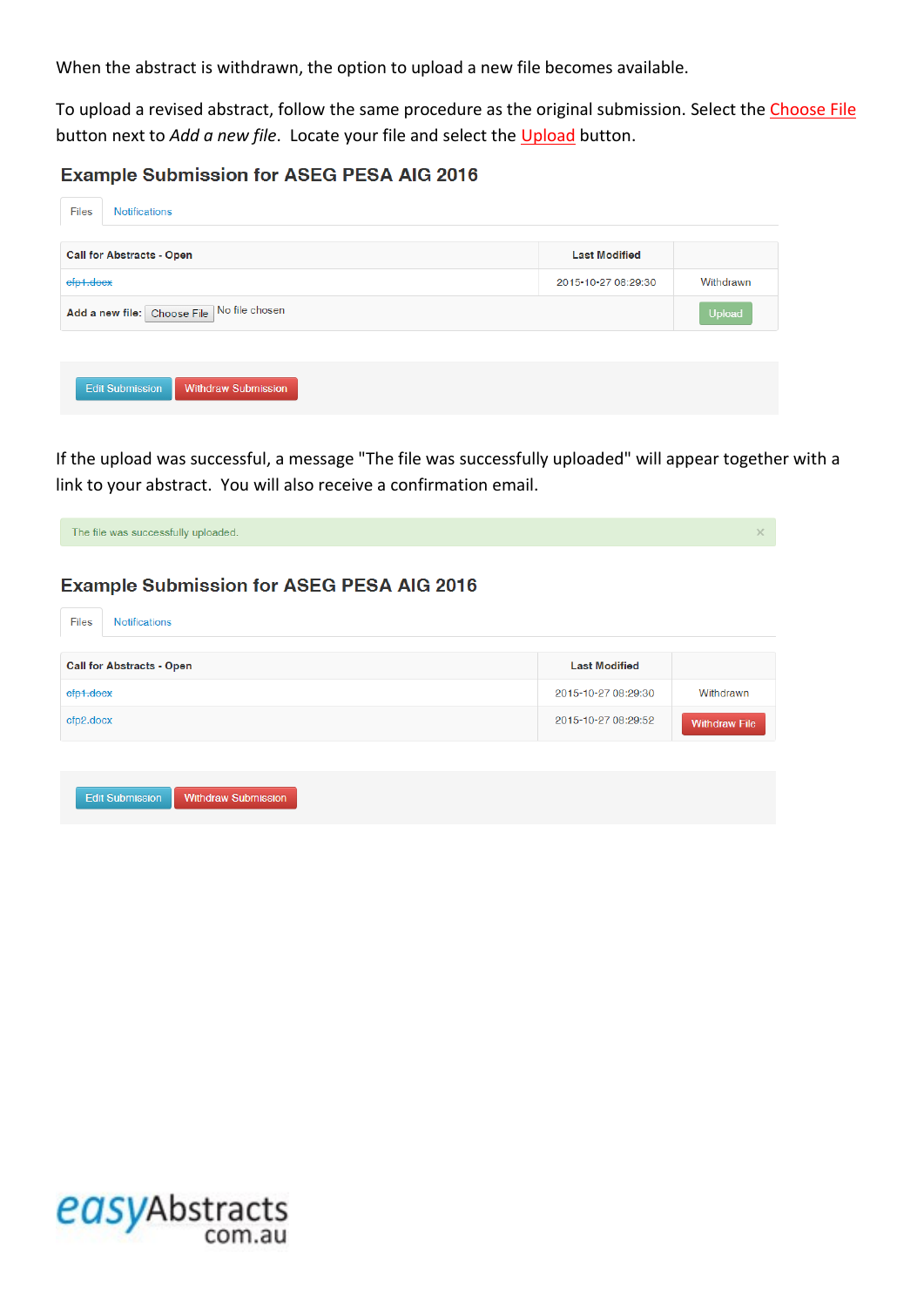#### **4. How do I withdraw my submission?**

To withdraw your submission, select Withdraw Submission.

| The file was successfully uploaded.                  |                      | $\times$             |
|------------------------------------------------------|----------------------|----------------------|
| <b>Example Submission for ASEG PESA AIG 2016</b>     |                      |                      |
| <b>Files</b><br><b>Notifications</b>                 |                      |                      |
| <b>Call for Abstracts - Open</b>                     | <b>Last Modified</b> |                      |
| cfp1.docx                                            | 2015-10-27 08:28:20  | <b>Withdraw File</b> |
|                                                      |                      |                      |
| <b>Edit Submission</b><br><b>Withdraw Submission</b> |                      |                      |

This presents an **OK/Cancel** option. If you select OK the submission form and the abstract will be deleted.

You will not be able to resubmit the submission later. Are you sure you want to withdraw this submission?

The My Submissions menu Status is now shown as **Call for Abstracts – Withdrawn.**

The submission and any uploaded files will not be reviewed.